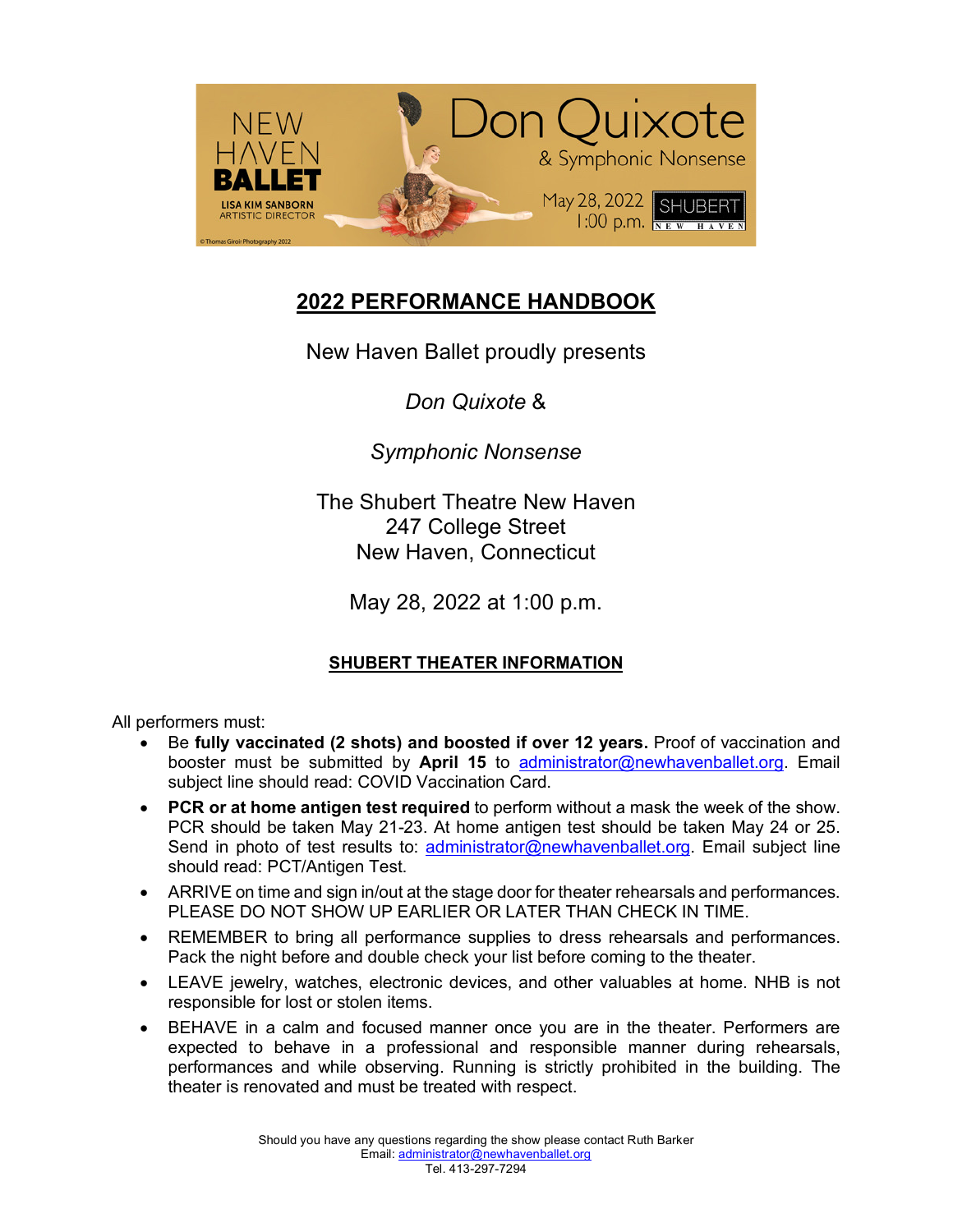

- COMPLY with the wishes of the artistic, technical, and volunteer staff when you are at the theater.
- ONLY performers and back stage volunteers are permitted beyond the Stage Door entrance. Parents are not permitted back stage unless they have been selected to act as a volunteer. Students will be escorted to/from their dressing rooms by volunteers. **Volunteers must wear a mask backstage. This is a Shubert requirement. We will advise you if this changes. Volunteers must also submit proof of full vaccination (2 vaccines) and booster.**
- The Shubert Theatre's policy on children's tickets: Anyone over the age of 12 months is required to have a ticket even if the child will be sitting on a lap. The ticket MUST be in the same price range as the parent tickets. The reason for this is that it is a fire hazard to have more people in the theatre than seats.
- **The Shubert Theatre's COVID requirements**: Audience members ages 5+ years must show proof of full vaccination or negative PCR test result within 48-hours of show.

## **THEATER PERSONNEL HIERARCHY**

- 1. **ARTISTIC DIRECTOR, LISA KIM SANBORN**
- 2. **STAGE MANAGER, BARBARA MANGINI**
- 3. **TECHNICAL STAGE PERSONNEL**
- 4. **COSTUME DESIGNER, MAKEUP & WARDROBE PERSONNEL (regarding costume/wardrobe and makeup matters)**
- 5. **NHB FACULTY & STAFF**
- 6. **DRESSING ROOM CHAPERONES & VOLUNTEERS**
- 7. **PERFORMERS**
- SPEAK to the Artistic Director (Lisa Kim Sanborn), Volunteer Coordinator (Deana Vendetto), or Office Manager (Ruth Barker) if you are receiving contradictory information from theater personnel.
- DO NOT TALK in the wings or onstage during the performance unless it is absolutely necessary.
- SUPPORT other dancers in every way possible with kindness and encouragement. Be helpful. We want everyone to have a wonderful experience. Please keep negativity and criticisms to yourself.
- HANDLE costumes with respect and care. Please hang up costumes properly and return them to the proper person or place with all accessories (head-pieces and loose parts) intact.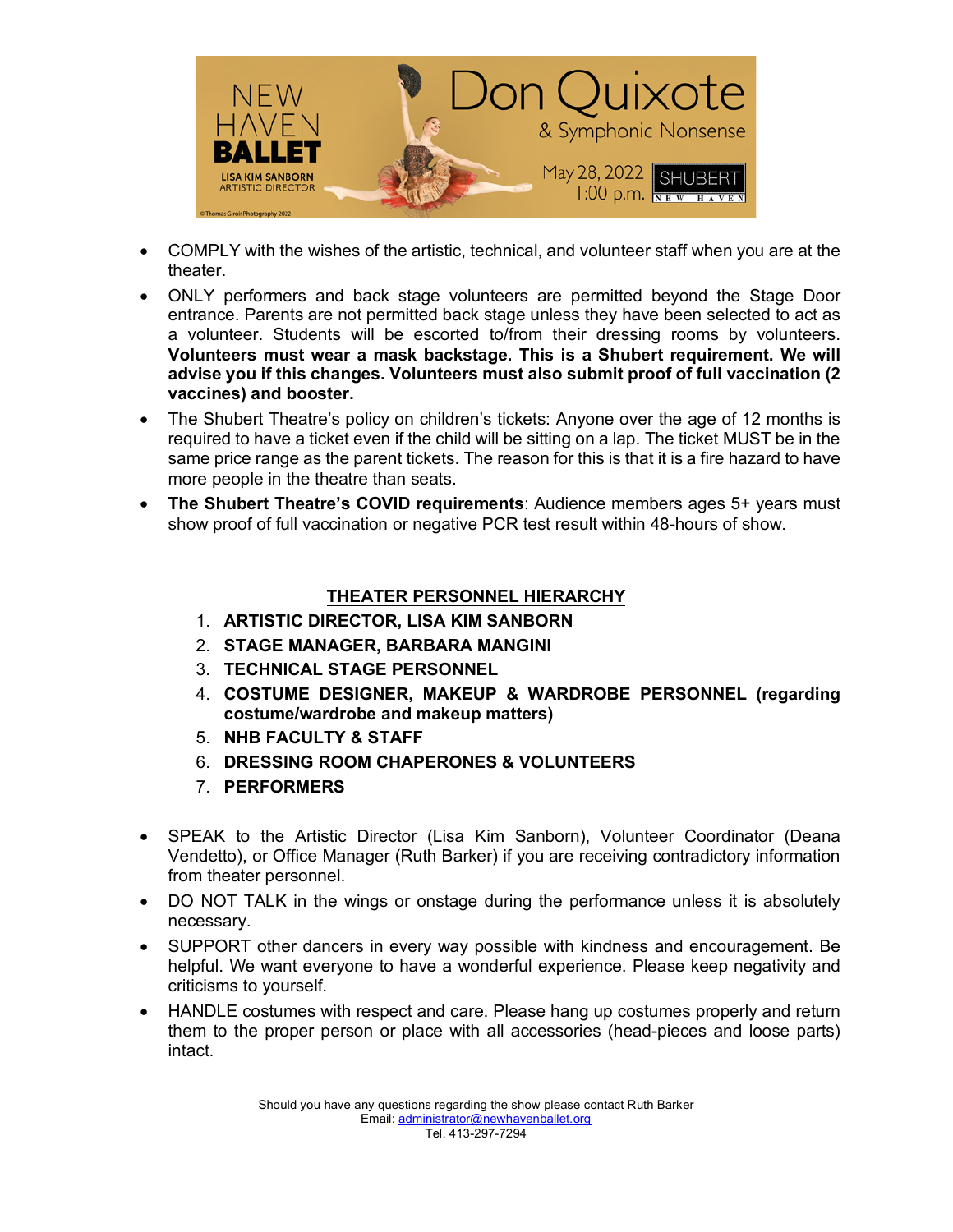

- HANDLE props in the same way remembering to check pre-set props before the performance.
- NEVER eat or drink anything other than water when in costume.
- AVOID sitting when wearing a costume.
- REPORT any problems with costumes to the Shubert Wardrobe Mistress (Donna Maher) or NHB's Wardrobe Mistress (Kim Salsbury) as soon as possible so repairs or adjustments may be made.
- DO NOT touch the wings, lights, props (unless it is your prop), sets or other stage equipment.
- *ENJOY THE PERFORMANCE and MAKE THE PERFORMANCE ENJOYABLE FOR THE AUDIENCE*!

### **SHUBERT THEATRE ARRIVAL AND DEPARTURE**

### **Note: Unless state highways are closed Shubert shows always go on Please plan accordingly and arrive on time no matter the weather conditions**

**DRESS REHEARSALS:** Parents are not allowed to watch dress rehearsals from the house. Flash photography and the use of electronic devices are not permitted. Please keep noise (talking) to a minimum.

### **PARKING**

- $\triangleright$  On street parking is limited.
- $\triangleright$  Garage parking is available.

### **CHECK IN: DANCERS MUST BE CHECKED IN AT THE STAGE DOOR**

- Upon check-in, performers will be directed to their dressing rooms by NHB volunteers.
- Students should arrive dressed in their rehearsal or performance attire with hair in appropriate style. Students who arrive without their hair performance ready will not be admitted back stage. Students in Levels 5 through 8 should bring warm-up attire. See Hair Chart.
- All performers must check in at the stage door upon arrival for stage rehearsal and performance.
- The stage door is located on the right side of the Shubert Theater building next to the municipal parking garage down the alley on the left.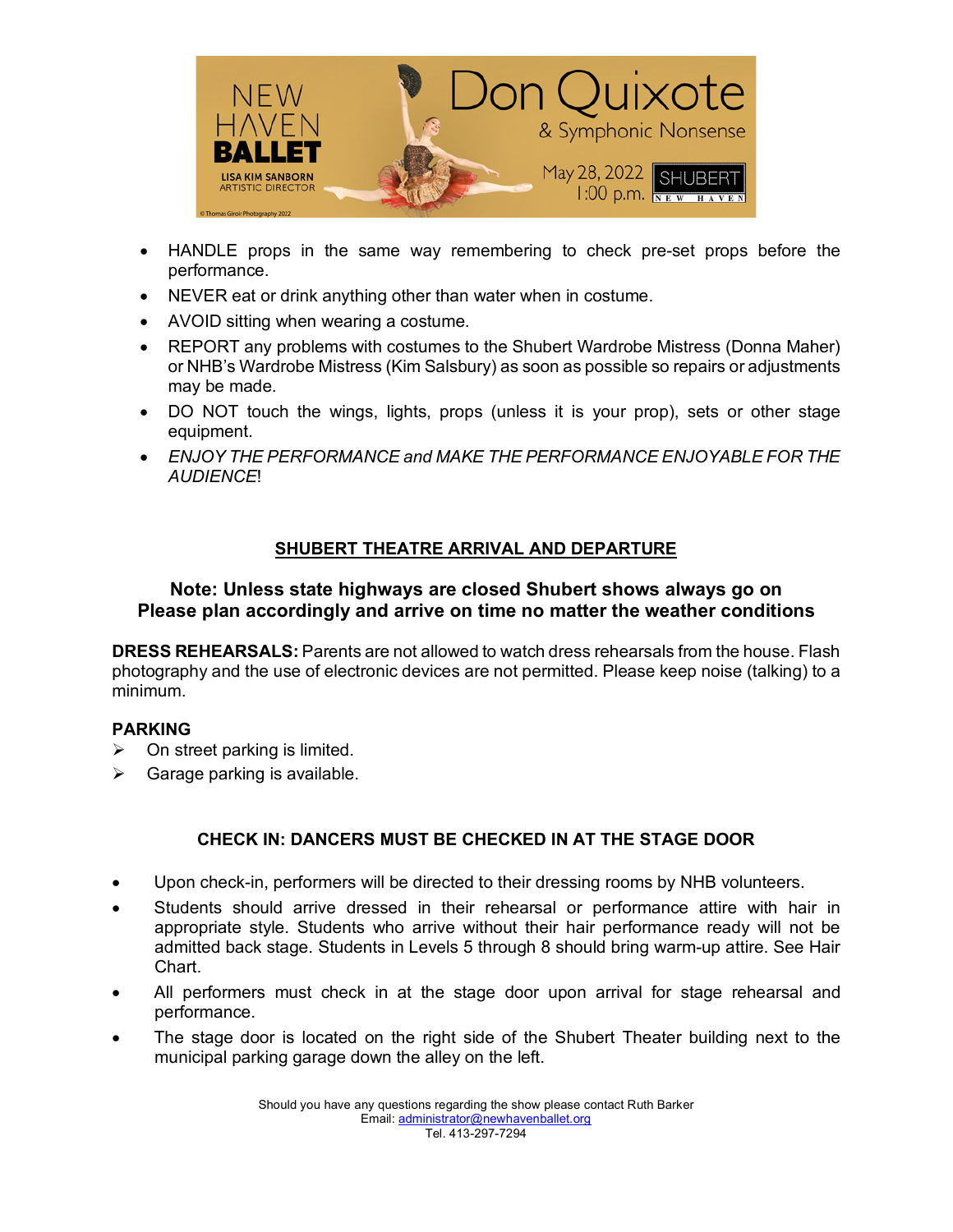

- Once a student has checked in, they may not leave until they are released and checked out for the day. Please refer to the Production Schedule for check-in/out times.
- It is essential that performers arrive and depart the theater on time. You will not be allowed to enter the theater before the assigned time.
- **If your child will be late for any reason,** please call Ruth Barker at 413-297-7294.

## **CHECK OUT: DANCERS MUST BE CHECKED OUT AT THE STAGE DOOR**

Performers must be picked up by a parent or guardian. For Tech and Dress Rehearsals, please check the schedule of pick-up time. When you pick up your child, you or your child must check out of the Shubert at the stage door.

# **WHAT TO BRING TO THE THEATER**

- Dancers performing female roles should arrive with their hair secured in a ballerina bun (See Hair Chart), wearing pink tights or flesh toned tights, and a flesh toned camisole leotard under their clothing. Bring ballet and pointe shoes that match the color of your tights (pink tights=pink shoes; flesh toned tights=flesh toned shoes).
- Dancers performing male roles should arrive with their hair styled away from the face and wearing a white fitted tee, black opaque tights and bring black ballet shoes.
- Dancers performing female roles should arrive wearing stage makeup for the performance. See below.
- For rehearsals: Arrive at the theater in your class uniform with your hair performance ready. Bring your performance shoes.
- All performers are required to provide their own tights, shoes, performance leotards, etc., for the performances.
- Please clearly label with permanent ink all items (shoes, tights, leotards, etc.) so that they may be easily identified and returned.
- Dancers performing female roles: please wear a nude colored or flesh toned camisole leotard with no plastic or removable straps. This is to wear under your costume, which will be provided at the theater for dress rehearsals and the performance. Wear your class leotard for tech rehearsal.
- Level 5-8 students please bring warm up clothing to the theater.
- Please bring all hair supplies you will need for the performance hairbrush, hairpins, bobby pins, ponytail elastics, hairnets, gel or non - aerosol hair spray. (There will be no hair supplies at the theater.)
- Clean pair of ballet shoes with elastics sewn; Students performing pointe roles: clean pointe shoes with all ribbons and elastic sewn.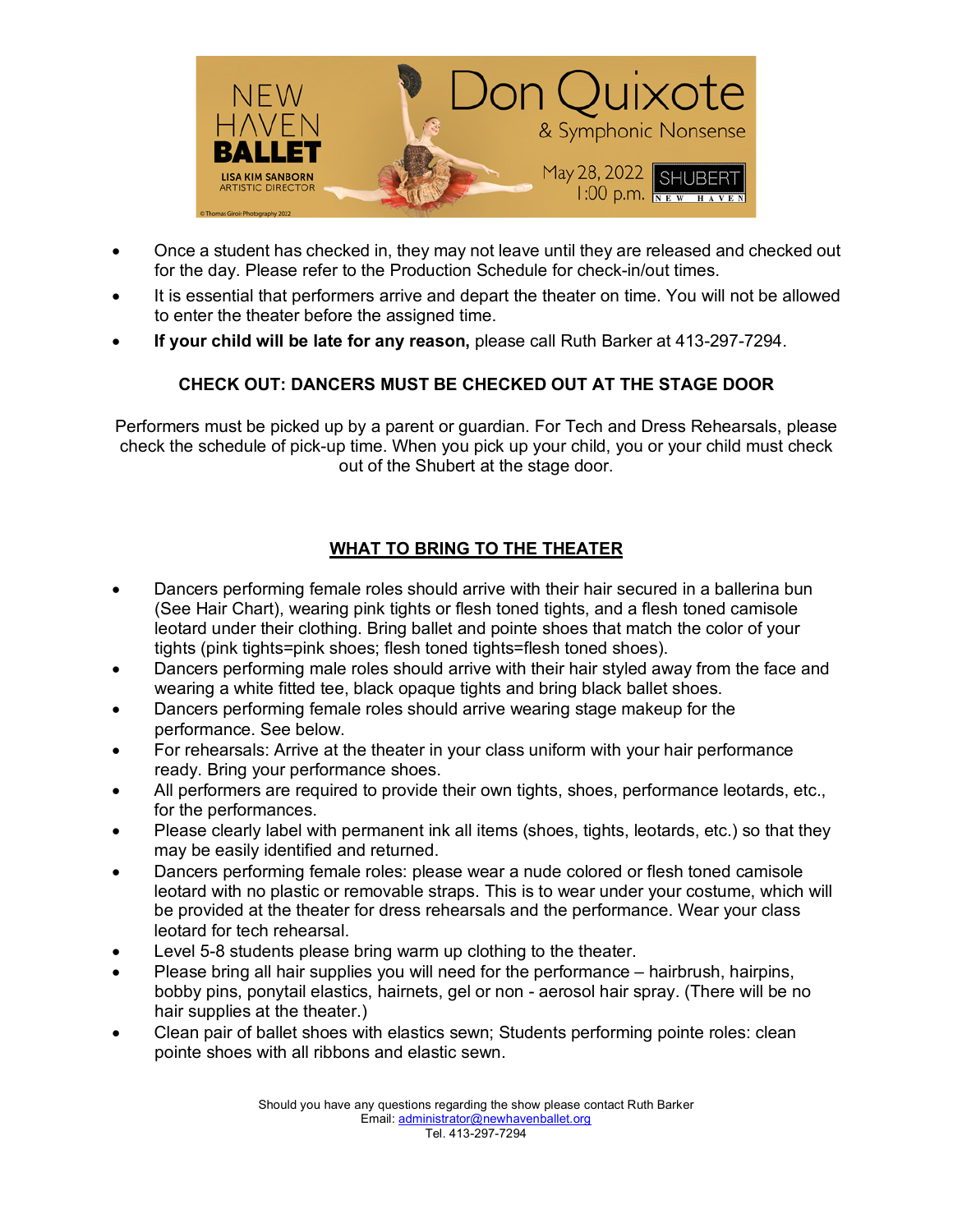

- Dancers in Level 5+ performing female roles should have rhinestone stud earrings (if ears are pierced) and false eyelashes over black liner and lipstick.
- Natural hair color (no hair dye).
- Clean bare nails (no polish).
- Two pairs of clean tights with no holes or runs.
- Sewing kit.
- Make up: see below.
- Homework, books, art books/or paper, colored pencils or crayons (NO MARKERS), cards and quiet games.
- Drinks: bottled water only!
- All make-up required for your performance. (There will be no supplies at the theater)
- Food: The Shubert Theater prohibits all food products.

### **MAKEUP**

- *Creative Ballet 2 through Level 4 females: A*rrive at the theater with light basic stage makeup applied to a freshly washed face: foundation (entire face including under jaw bone), loose face powder, light blush to apples of cheeks, lipstick slightly deeper or more vibrant than natural lip color, and brows slightly darkened with brown eye shadow if they are very fair.
- *Level 5 female roles:* Arrive at the theater with basic stage makeup applied to a freshly washed face: foundation, face powder, black eyeliner, neutral eye shadow, brows slightly darkened, black mascara, blush applied to apples of cheeks, lipstick. No lip gloss.
- *Level 6 through 8 female roles*: Arrive wearing basic (heavy street) makeup to the theater: foundation, face powder, black eyeliner, neutral eye shadow, brows slightly darkened, black mascara, blush, and lipstick. No lip gloss. Please also bring eyelash glue and black false eyelashes to the theater.
- *Male roles*: No makeup.

## **HAIR**

Students performing female roles must arrive with their hair secured in a ballerina bun or other specified hairstyle. No bangs, wisps, ribbons, or other hair ornaments are permitted. Natural hair color (no hair dye). Gentlemen must wear hair secured out of the face with hairspray and slicked back and secured if long. Hair should not touch face when moving, jumping or turning.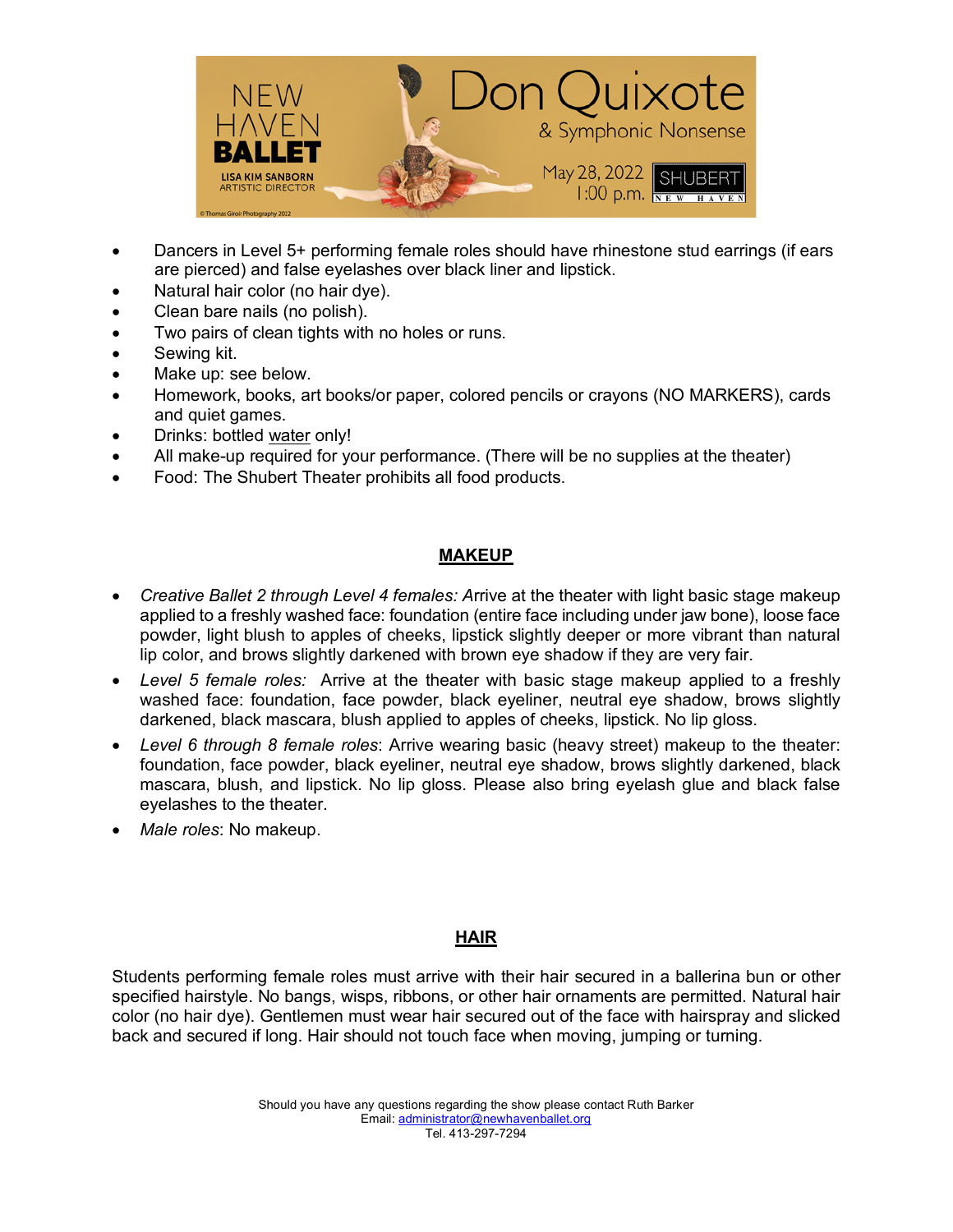

| <b>HAIR CHART</b>                     |                                                          |
|---------------------------------------|----------------------------------------------------------|
| <b>Beginning Contemporary</b>         | Female: High ballet bun                                  |
|                                       | Male: Hair styled away from face                         |
| Intermediate/Advanced                 | Low ballerina bun with hair parted in middle             |
| Contemporary                          |                                                          |
| <b>Symphonic Nonsense</b>             | Low ballerina bun with hair parted in middle             |
| Town Maidens, Young Town              | Hair parted in middle, sleeked back (no wispies), low    |
| Maidens (Level 3)                     | ballerina bun at nape of neck                            |
| Baby Chicks (Creative Ballet 2),      | High ballerina bun. Hair should be wet and then slicked  |
| Roses (Pre-Ballet), Baby Calves       | back tightly away from the face. Spray with hairspray    |
| (Level 2), Lilies (Primary), Flower   | and press any wispies or curls flat. Thin hair may use a |
| Girls (Level 1), Doves (Level 4)      | hair sock or hair donut. Wear a hair net that matches    |
|                                       | hair color and secure with bobbi pins. No ribbons or     |
|                                       | other hair ornaments. Head pieces that match their       |
|                                       | costume will be secured at the theater.                  |
| Drayd and Cupid Corps de Ballet       | High ballerina bun                                       |
| Queen of the Dryads, Dulcinea,        | High ballerina bun                                       |
| Cupid                                 |                                                          |
| All other female role performers      | Low ballerina bun with hair parted in middle             |
| Male performers: Baby Bulls (Level    | Hair should be neatly combed out of the face and         |
| 2), Baby Rooster (Creative Ballet 2), | secured with hair spray. Long hair must be slicked       |
| Dove (Level 4), Young Toreadors       | back, secured in a low pony tail and secured with bobbi  |
| (Level 5), Gamache, Basilio,          | pins and hair spray. No "spikes"; hair must be neat,     |
| Townsmen                              | away from face, and sprayed so as not to fall into face  |

### **COSTUMES**

Costumes and rehearsal tutus must be handled with the utmost care. NHB requires students performing corps, soloist, demi-soloist, and principal roles to be responsible for their costumes and headpieces. Costumes must be hung in their proper place after each wearing. Costumes returned to NHB with stains or other damage, or failure to hang up costumes, may result in being charged a fee and result in loss of performing privilege. To prevent damage or stains, students must keep their hands clean when wearing costumes and not eat, drink, apply makeup, or sit on the floor while in costume or rehearsal tutus.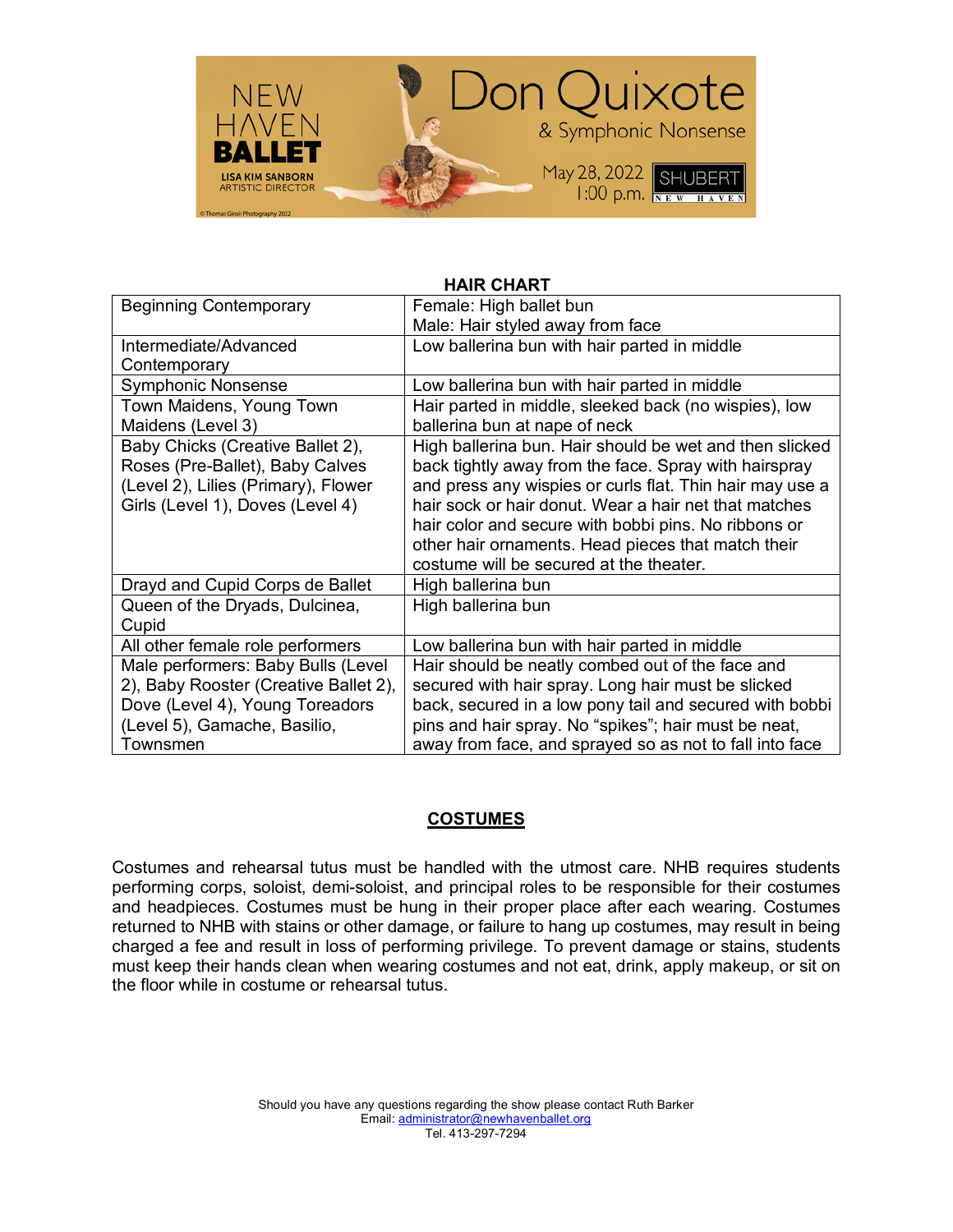

#### **NEW HAVEN BALLET COSTUME REQUIREMENTS**

| Female: Black footless tights (worn over ballet pink or flesh<br><b>Beginning Contemporary</b><br>toned convertible tights), black camisole leotard<br>Male: Black opaque footless tights, white fitted tee<br>Black class leotard, black tights and socks (to be supplied<br>Intermediate/Advanced<br>by instructor) over classical pink or flesh toned convertible<br>Contemporary<br>tights, flesh toned leotard<br>Flesh toned or classical pink tights, matching pointe shoes,<br><b>Symphonic Nonsense</b><br>flesh toned camisole leotard |
|--------------------------------------------------------------------------------------------------------------------------------------------------------------------------------------------------------------------------------------------------------------------------------------------------------------------------------------------------------------------------------------------------------------------------------------------------------------------------------------------------------------------------------------------------|
|                                                                                                                                                                                                                                                                                                                                                                                                                                                                                                                                                  |
|                                                                                                                                                                                                                                                                                                                                                                                                                                                                                                                                                  |
|                                                                                                                                                                                                                                                                                                                                                                                                                                                                                                                                                  |
|                                                                                                                                                                                                                                                                                                                                                                                                                                                                                                                                                  |
|                                                                                                                                                                                                                                                                                                                                                                                                                                                                                                                                                  |
|                                                                                                                                                                                                                                                                                                                                                                                                                                                                                                                                                  |
|                                                                                                                                                                                                                                                                                                                                                                                                                                                                                                                                                  |
|                                                                                                                                                                                                                                                                                                                                                                                                                                                                                                                                                  |
| Town Maidens, Young Town<br>Classical pink tights with matching shoes (or, flesh toned                                                                                                                                                                                                                                                                                                                                                                                                                                                           |
| tights with matching shoes), flesh toned camisole leotard<br>Maidens (Level 3)                                                                                                                                                                                                                                                                                                                                                                                                                                                                   |
| Classical pink tights with matching ballet shoes (or flesh<br>Baby Chicks (Creative Ballet 2),                                                                                                                                                                                                                                                                                                                                                                                                                                                   |
| toned tights with matching ballet shoes), flesh toned<br>Lilies (Pre-Ballet), Baby Calves                                                                                                                                                                                                                                                                                                                                                                                                                                                        |
| camisole leotard<br>(Level 2), Roses (Primary),                                                                                                                                                                                                                                                                                                                                                                                                                                                                                                  |
| Flower Girls (Level 1), Doves                                                                                                                                                                                                                                                                                                                                                                                                                                                                                                                    |
| (Level 4)                                                                                                                                                                                                                                                                                                                                                                                                                                                                                                                                        |
| Classical pink tights, nude colored camisole leotard, pink                                                                                                                                                                                                                                                                                                                                                                                                                                                                                       |
| Dryad and Cupid Corps de<br>pointe shoes (or, flesh toned tights with matching pointe<br><b>Ballets</b>                                                                                                                                                                                                                                                                                                                                                                                                                                          |
| shoes)                                                                                                                                                                                                                                                                                                                                                                                                                                                                                                                                           |
|                                                                                                                                                                                                                                                                                                                                                                                                                                                                                                                                                  |
| Classical pink tights, nude colored camisole leotard, pink<br>Queen of the Dryads, Dulcinea,                                                                                                                                                                                                                                                                                                                                                                                                                                                     |
| pointe shoes (or, flesh toned tights with matching pointe<br>Cupid                                                                                                                                                                                                                                                                                                                                                                                                                                                                               |
| shoes)                                                                                                                                                                                                                                                                                                                                                                                                                                                                                                                                           |
| Classical pink tights, nude colored camisole leotard, pink<br>All other female role performers                                                                                                                                                                                                                                                                                                                                                                                                                                                   |
| pointe shoes (or, flesh toned tights with matching pointe                                                                                                                                                                                                                                                                                                                                                                                                                                                                                        |
| shoes)                                                                                                                                                                                                                                                                                                                                                                                                                                                                                                                                           |
| Black opaque tights, fitted white tee, black ballet shoes<br>Male performers: Baby Bulls                                                                                                                                                                                                                                                                                                                                                                                                                                                         |
| (Level 2), Baby Rooster                                                                                                                                                                                                                                                                                                                                                                                                                                                                                                                          |
| (Creative Ballet 2)                                                                                                                                                                                                                                                                                                                                                                                                                                                                                                                              |
| Male Dove (Level 4)<br>Dance belt, white thin socks or tights, white ballet shoes                                                                                                                                                                                                                                                                                                                                                                                                                                                                |
| Dance belt, black opaque tights, black ballet shoes, white<br><b>Young Toreadors</b>                                                                                                                                                                                                                                                                                                                                                                                                                                                             |
| fitted tee                                                                                                                                                                                                                                                                                                                                                                                                                                                                                                                                       |
| Gamache<br>White dress shirt, dance belt, black opaque tights, black                                                                                                                                                                                                                                                                                                                                                                                                                                                                             |
| ballet or character shoes                                                                                                                                                                                                                                                                                                                                                                                                                                                                                                                        |
| Dance belt, black opaque tights, black ballet shoes, white<br><b>Basilio</b>                                                                                                                                                                                                                                                                                                                                                                                                                                                                     |
| fitted tee                                                                                                                                                                                                                                                                                                                                                                                                                                                                                                                                       |
| White fitted tee, then opaque black high socks or tights,<br>Townsmen                                                                                                                                                                                                                                                                                                                                                                                                                                                                            |
| black character shoes or ballet shoes                                                                                                                                                                                                                                                                                                                                                                                                                                                                                                            |